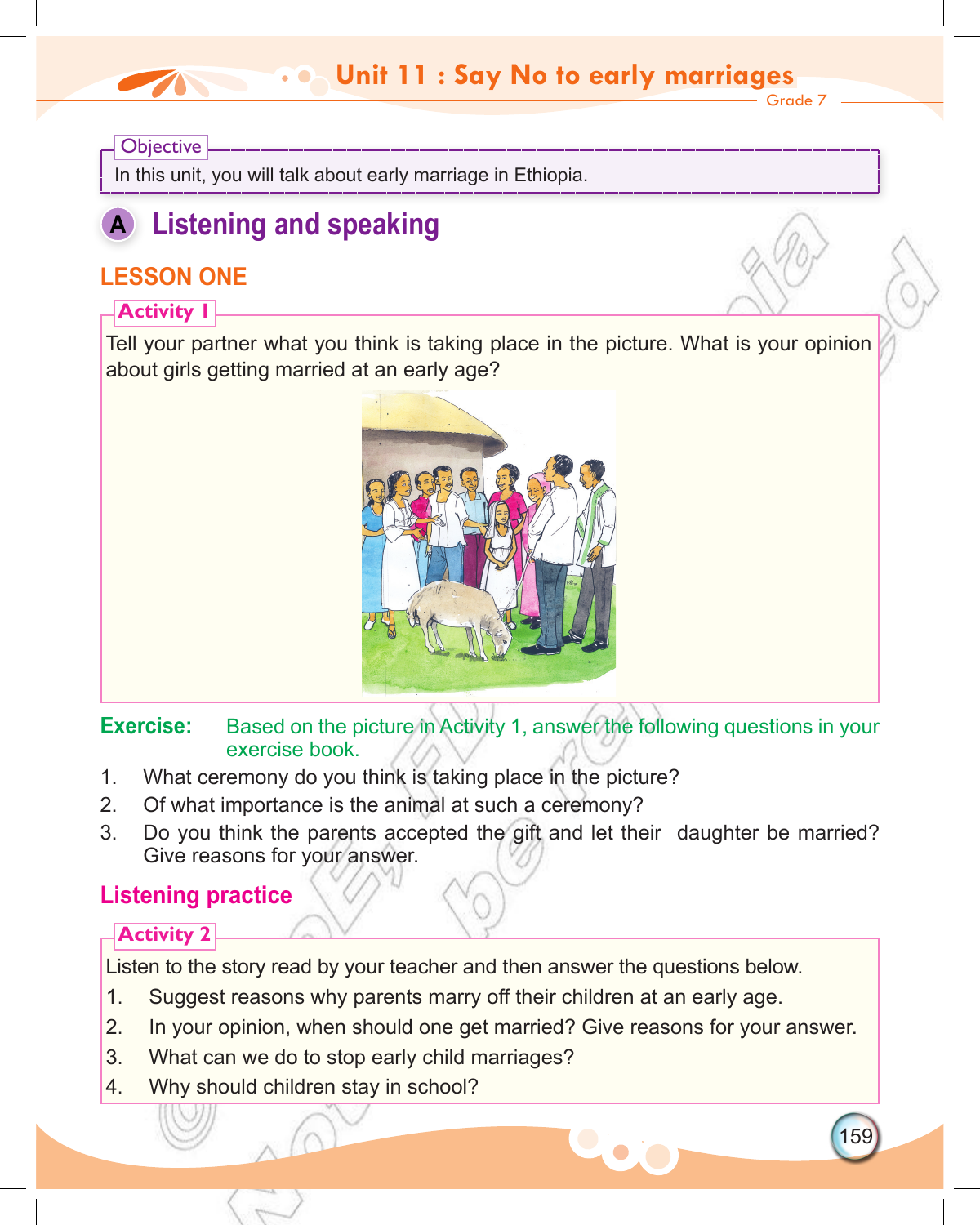## **LESSON two**

# **Vocabulary Practice**

#### **Activity**

160

Read these sentences and discuss with a partner the meaning of the bold words and phrases.

- 1. Students who **drop out of** school miss great opportunities in life.
- 2. Girls who don't engage in sexual activity, maintain their **virginity**.
- 3. **Parents** should not arrange early marriages for their children.
- 4. All children should go to school to acquire more **education**.
- 5. In **marriage**, a husband should respect his wife.
- 6. It was a **custom** for young people to marry at an early age.
- 7. If one contracts **HIV/AIDS**, one may **die** because it has no cure yet.
- 8. Our headmaster will invite the parents to school to talk about problems of **early marriages**.
- **Exercise 1:** Read these words and use a dictionary to find the meaning of the difficult words. Write the words and their meanings in your exercise book.

| dropped out marry brick |  |                      | husband parents              |                   | marriages problems |         |
|-------------------------|--|----------------------|------------------------------|-------------------|--------------------|---------|
| grown                   |  | custom mediator miss |                              | arrange virginity |                    | virgins |
| invite                  |  |                      | HIV/AIDS cause education die |                   | opportunities      |         |

**Exercise 2:** Use the words in the above table to complete the sentences. Do the work in your exercise book.

- 1. There are a lot of  $\longrightarrow$  marrying at an early age.
- 2. The girl who <u>\_\_\_\_\_</u> of school is now pregnant.
- 3. Children miss great  $\angle$  in life when they get married too early.
- 4. Early pregnancies may <u>each operator</u> physical health problems.
- 5. Young pregnant girls may even \_\_\_\_\_ while giving birth.
- 6. Engaging in early sexual activity may lead to contracting \_\_\_\_\_\_
- 7. Early marriage causes students to miss \_\_\_\_\_\_
- 8. Parents who arrange early ——— for their children should stop it.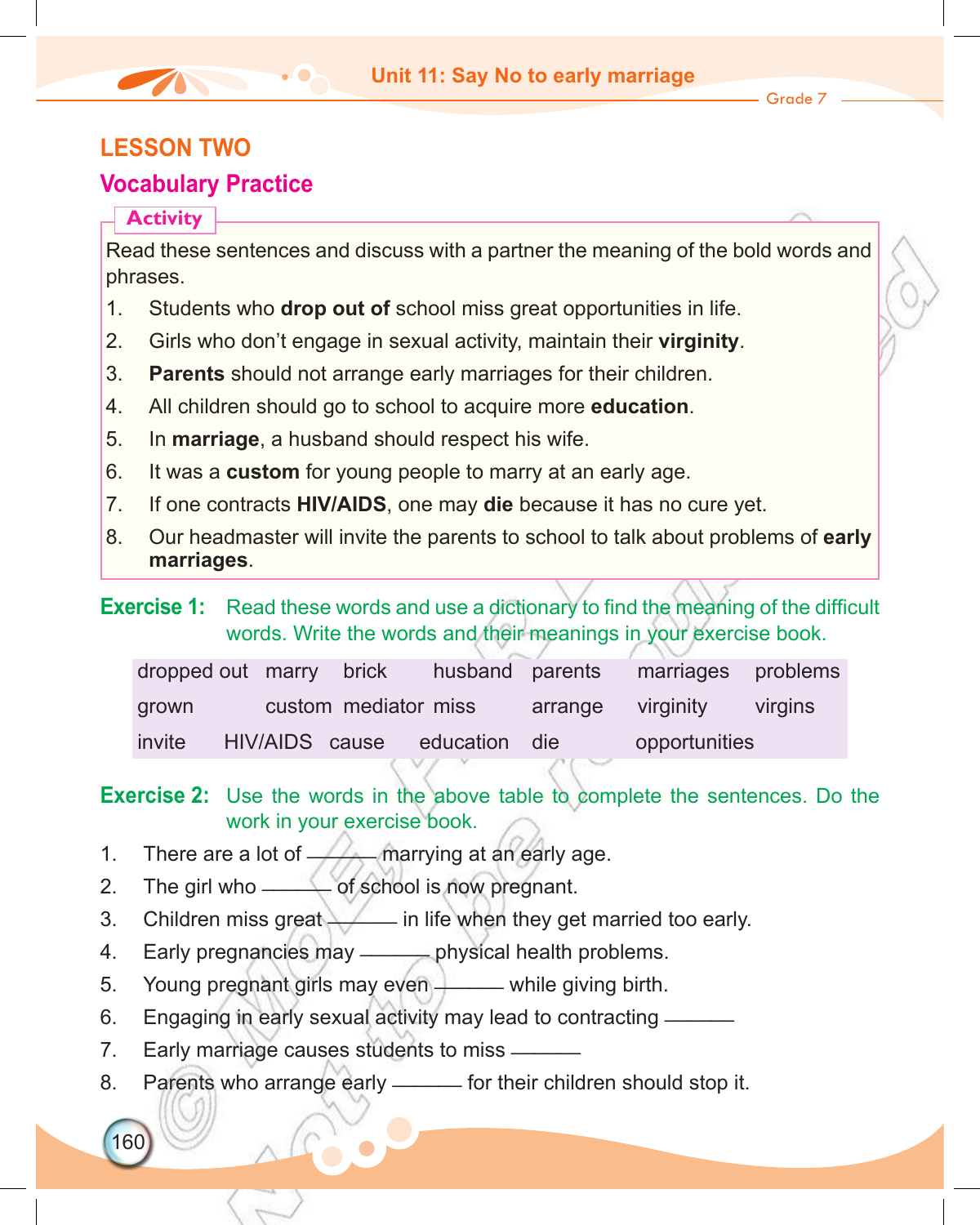Grade 7

161

# **Lesson THREE**

## **Using: ...going to ...**

#### **Activity**

Tell your partner the things you are going to do after class. Mention the activities in their order of importance.

Example: I am **going to** sweep my classroom.

The words **going to** express activities done in the future.

**Exercise 1:** With a partner, read correct sentences from the table.

|             |     |          | get married after finding a job.                    |                            |
|-------------|-----|----------|-----------------------------------------------------|----------------------------|
|             | am  |          | finish my education before I think of marriage.     |                            |
| We          |     |          | become a teacher before getting married.            |                            |
| You         |     |          | remain in school until they complete their studies. |                            |
| <b>They</b> | are | going to |                                                     | say no to early marriages. |
| She         |     |          | avoid bad behaviour from now on.                    |                            |
| He          | is  |          | educate parents about danger of early marriages.    |                            |
|             |     |          | teach families about HIV/AIDS.                      |                            |
|             |     |          |                                                     |                            |

**Exercise 2:** Rewrite the sentences below using: **...going to...**

Example: Abdi will get married after he completes school.

Abdi is **going to** get married after he has completed school.

- 1. The boys and girls will discuss their future plans.
- 2. Fatuma wants to talk about the value of education.
- 3. Kinde plans to complete university before he gets married.
- 4. Parents want to discuss early marriages next Saturday.
- 5. Grade Seven boys and girls want to debate about early marriages.

# **Lesson four**

# **Using: In my opinion ... / I think ... / according to me**

## **Activity 1**

Share with your partner your opinions about early marriages.

- Examples: (a) In my opinion, a girl should not get married before she completes her studies.
	- (b) I think a boy should marry after getting a good job.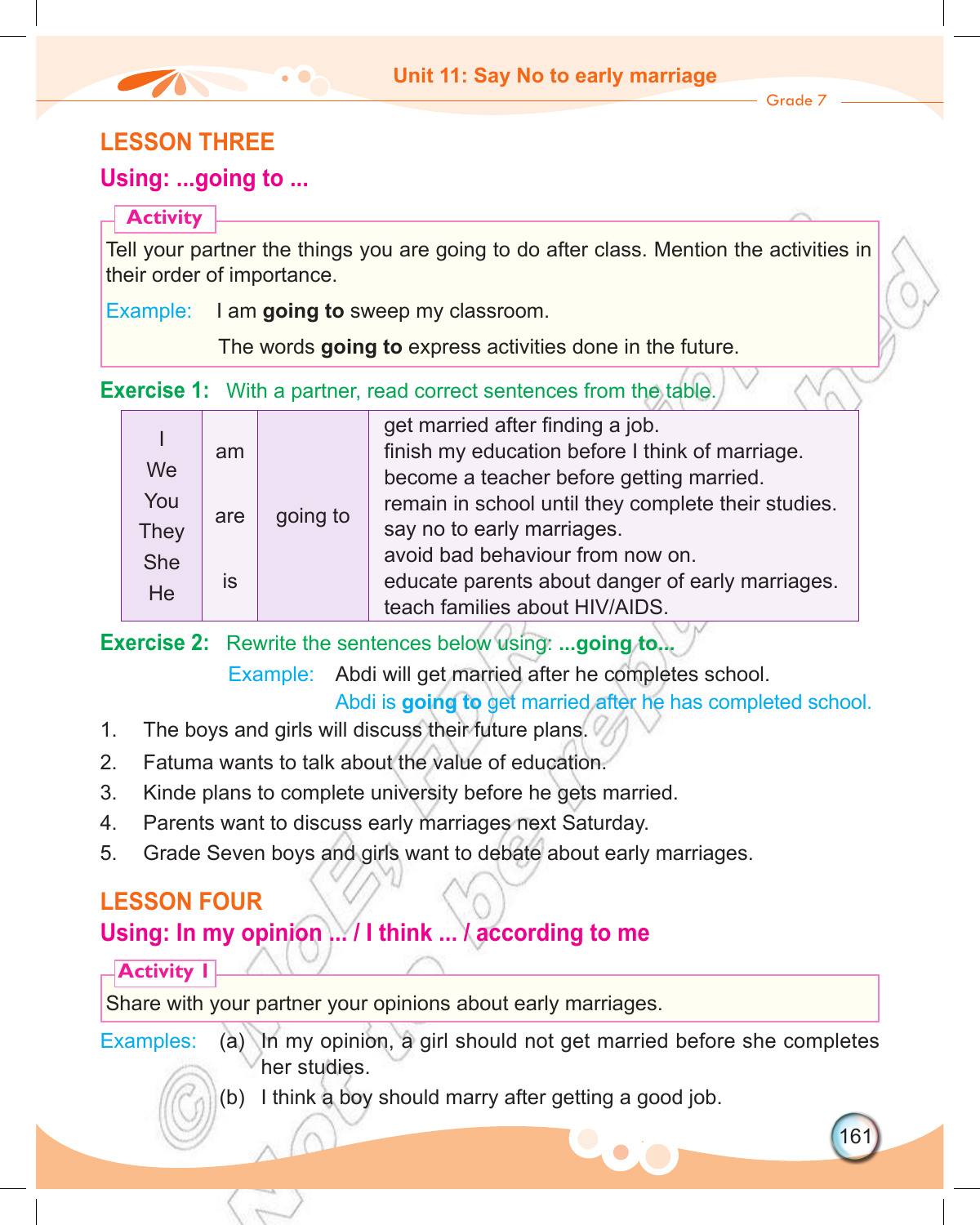- Grade 7
- (c) According to me, a girl child should attend school.

#### **Exercise:** Form sentences from the table. Do the work in your exercise book.

|                  | parents should not marry off underage girls.                    |  |  |  |  |  |
|------------------|-----------------------------------------------------------------|--|--|--|--|--|
| According to me, | a girl should be left to choose whom to marry.                  |  |  |  |  |  |
| I think,         | we should all respect our culture.                              |  |  |  |  |  |
|                  | pregnant girls should be supported in school.                   |  |  |  |  |  |
| In my opinion,   | every couple should go for a blood test before getting married. |  |  |  |  |  |
|                  | a girl should remain a virgin until marriage.                   |  |  |  |  |  |
|                  |                                                                 |  |  |  |  |  |

## **Activity 2**

- (a) Discuss the disadvantages of early marriages to the girls.
- (b) In your opinion, what should be done to prevent early marriages?

# **Lesson FIVE**

# **Using: If... / ...when ...**

#### **Activity 1**

## **Read these sentences and discuss their meaning with a partner.**

Examples: 1. If I complete school, I will get married.

2. When he performs well, he will go to a good school.

Which sentence shows possibility? Which one shows certainty?

## **Exercise:** Write ten sentences about what may/will happen if you get married. Do the work in your exercise book.

**Activity 2**

162

In pairs, read correct sentences from the table.

| If<br>When | get<br>gets | we.<br>you<br>they<br>she | married, | we<br>you<br>they<br>she<br>he | will not achieve their dreams.<br>may get pregnant.<br>will not finish school.<br>will lose her virginity.<br>will complete school.<br>may become a doctor.<br>might be in trouble.<br>will not get problems.<br>may not get a good job. |
|------------|-------------|---------------------------|----------|--------------------------------|------------------------------------------------------------------------------------------------------------------------------------------------------------------------------------------------------------------------------------------|
|------------|-------------|---------------------------|----------|--------------------------------|------------------------------------------------------------------------------------------------------------------------------------------------------------------------------------------------------------------------------------------|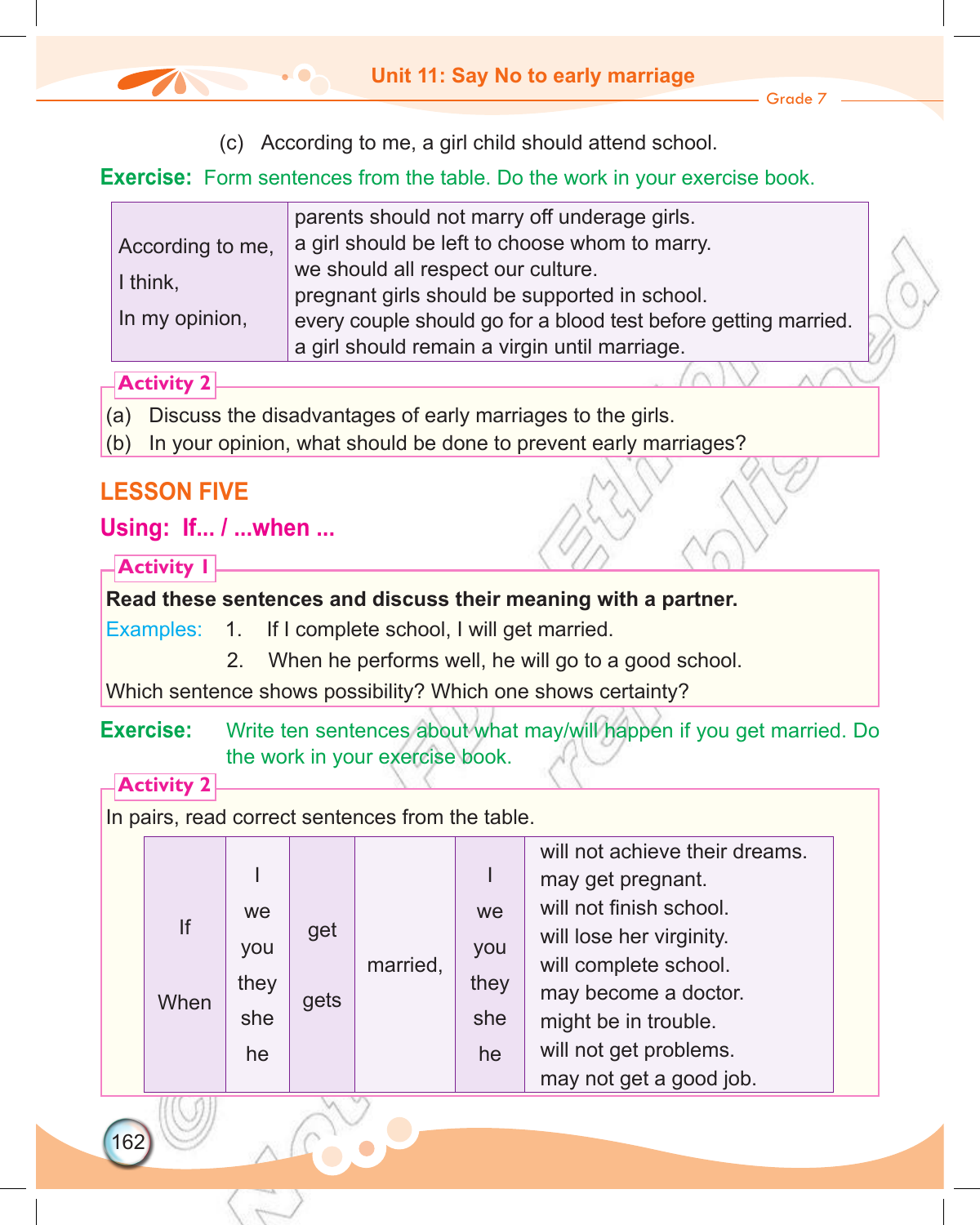Grade 7

163

# **Lesson SIX**

# **Using: ...will... / ...shall...**

The following phrases show a condition that should be fulfilled for the outcome to occur.

Example: Adem to leave school/ missing getting a good job. If Adem leaves school, he will miss getting a good job.

Adem will miss getting a good job if he leaves school.

**Activity**

Work with a partner to form similar sentences. Follow the example above.

**Exercise 1:** Rearrange the following phrases to form conditional sentences.

- 1. Girls to get pregnant when young/having problems at giving birth.
- 2. Sofia to finish school/getting a good job.
- 3. Dejen to work hard/passing exams highly.
- 4. I to stop education/facing problems in life.
- 5. We to finish university/our getting good jobs.
- 6. My sister to get married now/missing better education.
- **Exercise 2:** Write ten conditional sentences in your book. Compare your answers with a partner.

# **Lesson SEVEN**

# **Using: ... should ... / ... shouldn't ...**

The following are suggestions from a community meeting by parents about **early marriage**. Read them carefully.

- Example: (a) Everyone should discourage early marriages.
	- (b) Girls shouldn't get pregnant until they are married.
	- (c) Parents and teachers should advise girls against early marriages.
	- (d) We should abstain from sex until marriage.

Are these sentences orders, instructions or pieces of advice?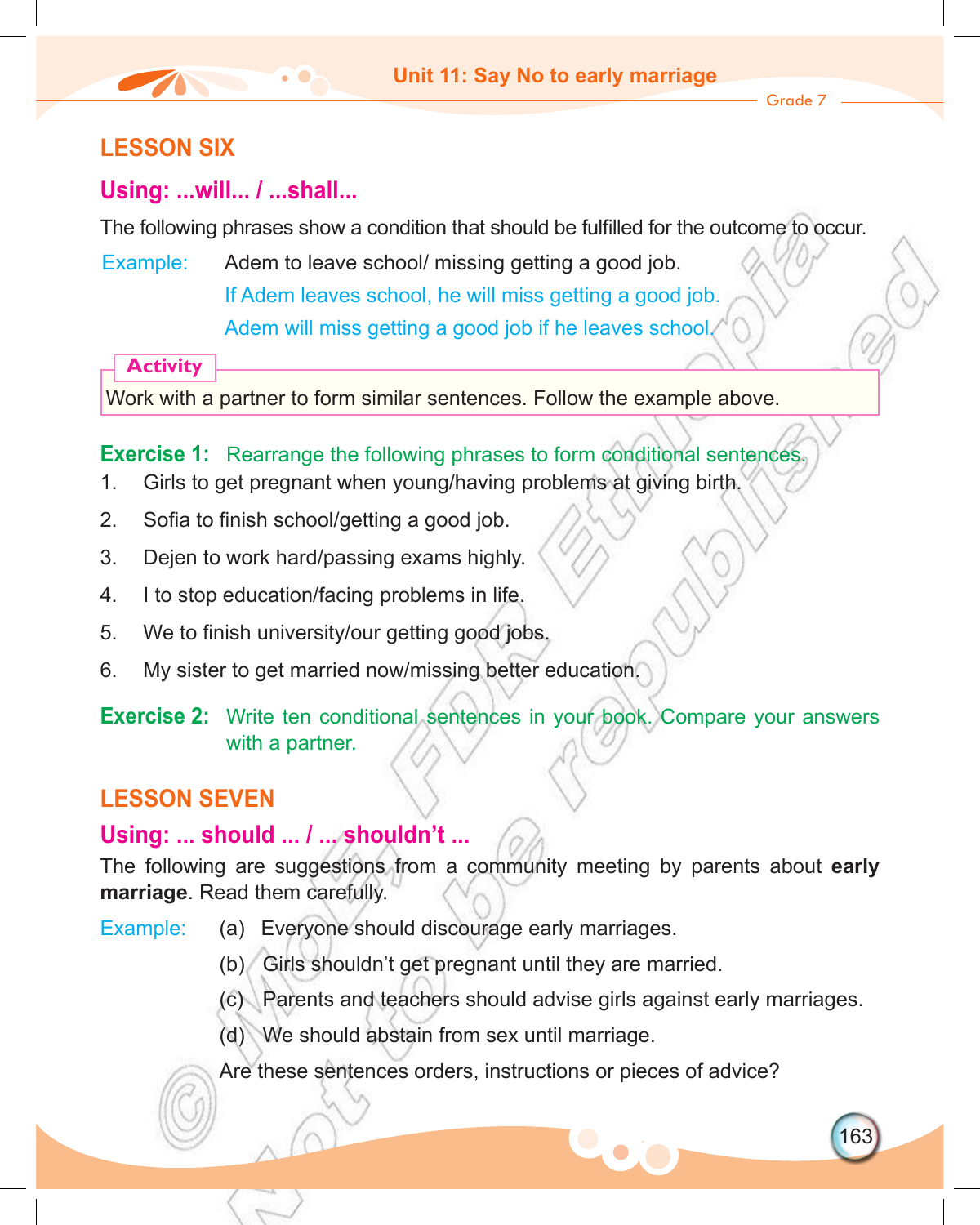

Grade 7

#### **Activity 1**

Draw a table indicating five points about what girls should or should not do before getting married. Compare your table with a partner's.

| Should       | Should not            |  |  |  |  |
|--------------|-----------------------|--|--|--|--|
| go to school | accept gifts from men |  |  |  |  |

**Exercise:** In your exercise book, write the points you have made in the table in complete sentences.

Example: 1. A girl should go to school.

2. She shouldn't accept gifts from men.

## **Activity 2**

What advice would you give to a parent who wants to force his child into early marriage? Write it on a chart and display it in class for comparison. Write your points in complete sentences.

# **B Reading Lesson EIGHT Discussion**

#### **Activity**

A young girl dropped out of school and got married. These are some of the things which different people said about her situation. Read the different opinions and then give your own.

- Girl's sister : Oh, how I wish my sister was still at school. She was doing very well in her class. Now she is married at such an early age! I miss her so much. I don't think she is happy. She is going to miss getting a good job in future. Besides, she may have complications while giving birth. Early marriages should stop! Girl's father : I think my daughter is old enough to get married. I married her
	- mother when I was thirty years and she was thirteen! This is our culture. We must respect it. I don't see anything wrong with it. Girls should get married off in order to keep our culture alive. I think people in towns are getting spoilt. Once a child can read and write, that's enough. I don't even think girls have any right to tell their parents what to do.

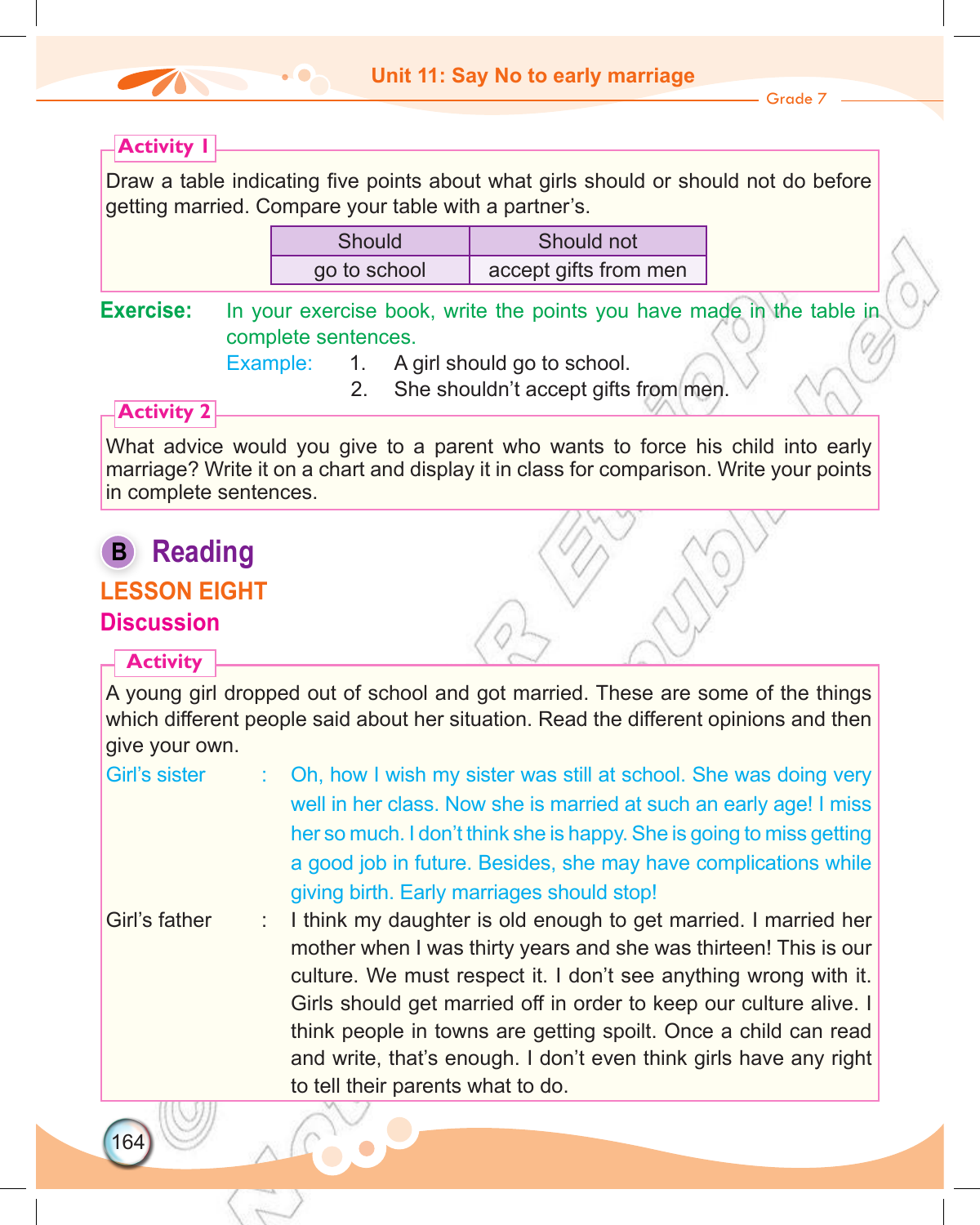Grade 7

- Girl's mother : I wanted my daughter to stay in school. The problem is that mothers can't change the culture. A girl should not be forced to get married at whatever age. The world is changing and we too should change. Children should stay in school and get enough education. They can then get good jobs in Ethiopia or any other country.
- School Director : Girls, like boys, should have equal opportunities in life. They should stay in school and join universities or other institutions of higher learning. They should be given a chance to decide what they want. Culture is only good if it promotes good values! In my opinion, girls are forced to get married at an early age and later face lots of problems. I know four cases of young girls who almost died while giving birth! Let the girls stay at school and study to enable them to plan well for a bright future.

**Exercise:** Answer the questions below in your exercise book based on the above discussion.

- 1. How was the girl performing at school?
- 2. What would happen if the girl got married?
- 3. How old was the girl's mother when she got married?
- 4. What is the father's opinion?
- 5. Why does her mother think she can't change culture?
- 6. Why should children stay in school?
- 7. What is the opinion of the school director?
- 8. What is your opinion about the girl's situation?

# **Lesson nine**

# **Role play**

# **Activity 1** In groups of five, assume the following roles; (a) a headmaster (b) a counsellor (c) a student (d) a married young girl (e) a young girl about to get married Write your opinions about early marriages.

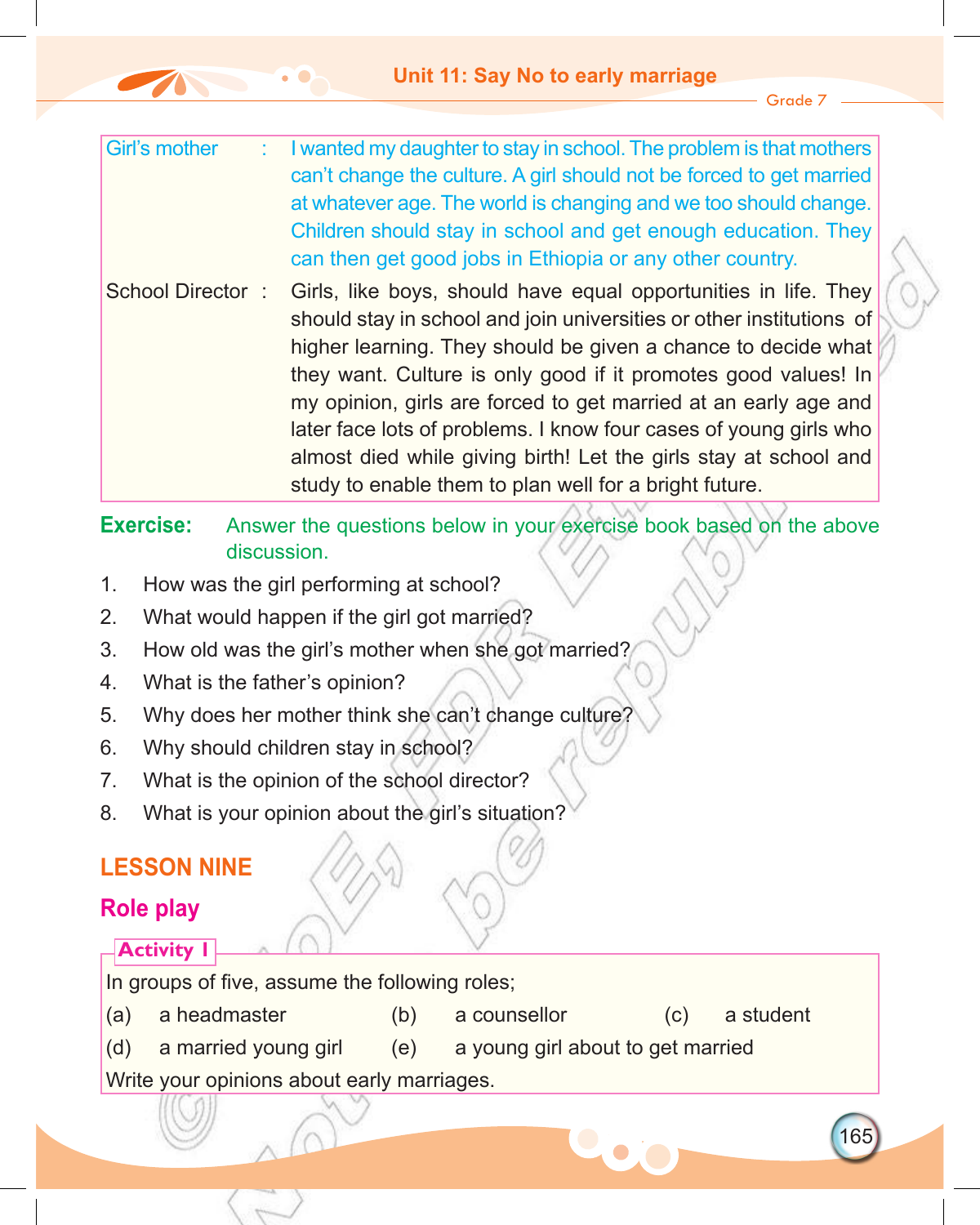#### **Exercise:**

- 1. Write your opinion about a young girl who is about to get married.
- 2. Write a dialogue to offer personal advice to the young girl.

#### **Activity 2**

Act out the dialogue to the class.

# **C Writing**

# **Lesson ten**

# **Letter Writing: An informal Letter**

# **Activity**

In pairs, revise the important parts of an informal letter. Read the letter that Tigist recently wrote to her family.

> Arbaminch Technical school, P.O. Box 247, Arbaminch 27 Jan 2010

My dear family members,

I hope everyone at home is alright. I miss each one of you.

Ever since I arrived in my new home, we are still living in my husband's parents' house. They want to know and watch everything we do. Everyone seems to be my master and I find this very strange.

I have to do all the house chores alone. I don't understand why they can't help out. What I find most strange is that my husband doesn't do any work and is very lazy! He sleeps most of the day!

I miss all my schoolmates! I am sure I should have ended up being an engineer if I hadn't been forced to get married at this age. These days I am very weak and I have nausea. My mother-in-law says it is normal for young brides! I suspect I could be pregnant! I don't know how I will manage life in these conditions.

I can only encourage my parents to allow my brother and young sister continue with their studies. I wouldn't want them especially my sister to go through my nightmare. Hope to hear from you soon,

With love

166

Your daughter, Tigist.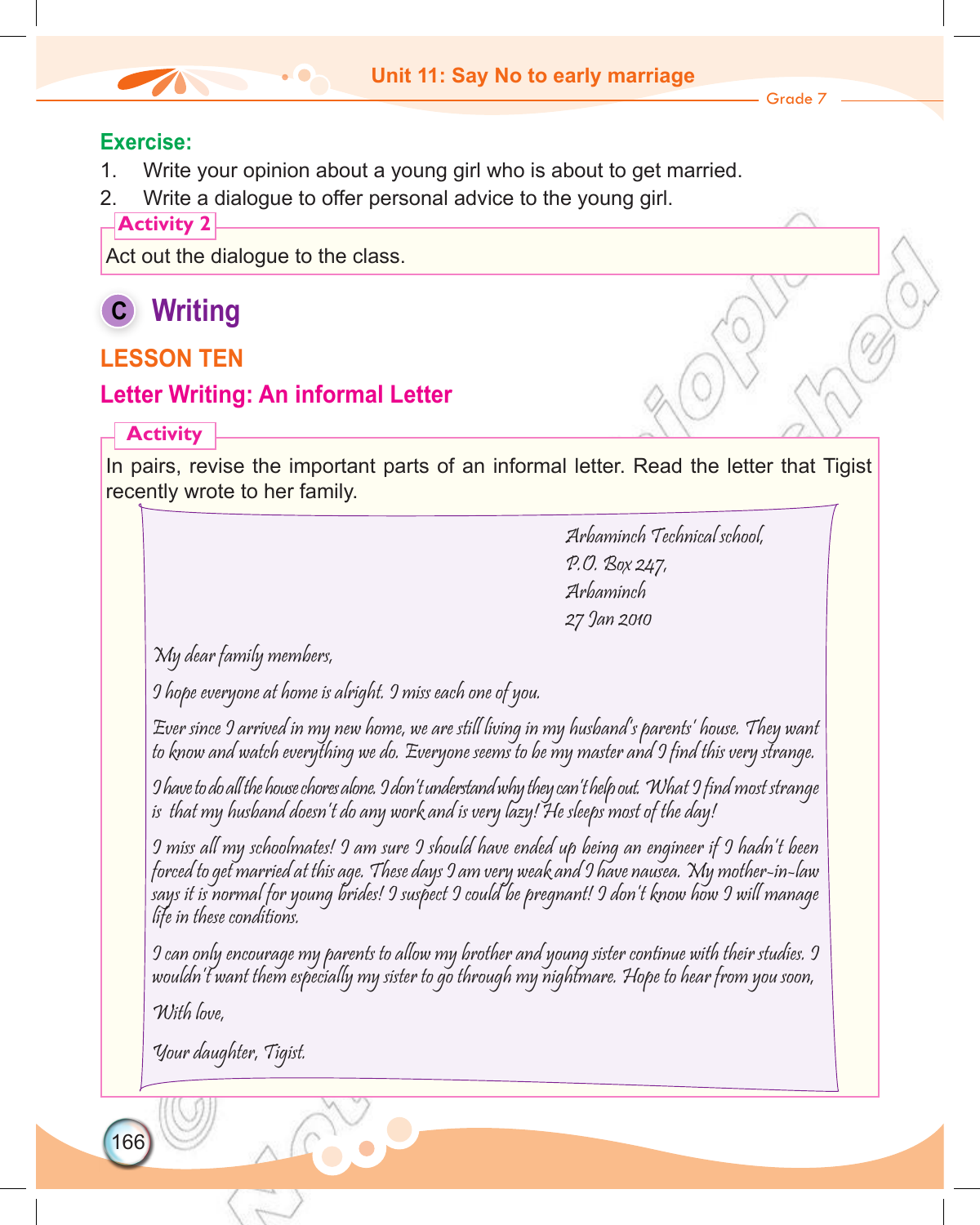The Company

 $-$  Grade 7  $-$ 

|             | <b>Exercise:</b> |                                                       |   |           |   | Based on the information in the letter, choose the correct answers. |   |             |    |
|-------------|------------------|-------------------------------------------------------|---|-----------|---|---------------------------------------------------------------------|---|-------------|----|
| 1.          |                  | Which word best describes Tigist's mood?              |   |           |   |                                                                     |   |             |    |
|             | A                | happy                                                 | B | sad       | С | jolly                                                               | D | flat        |    |
| 2.          |                  | Where does the couple live?                           |   |           |   |                                                                     |   |             |    |
|             | A                | in the husband's house                                |   |           |   |                                                                     |   |             |    |
|             | B                | in the in-laws' house                                 |   |           |   |                                                                     |   |             |    |
|             | C                | in Tigist's house                                     |   |           |   |                                                                     |   |             |    |
|             | D                | in the neighbour's house                              |   |           |   |                                                                     |   |             |    |
| 3.          |                  | Who seems to be Tigist's master?                      |   |           |   |                                                                     |   |             |    |
|             | A                | the husband                                           |   |           | C | none                                                                |   |             |    |
|             | B:               | everyone at home                                      |   |           | D | the mother-in-law                                                   |   |             |    |
| 4.          |                  | Her husband does <b>Selection</b>                     |   | work.     |   |                                                                     |   |             |    |
|             | A                | a lot of                                              | B | most of   | C | no                                                                  | D | very little |    |
| 5.          |                  | What was Tigist's dream job?                          |   |           |   |                                                                     |   |             |    |
|             | A                | doctor                                                | B | teacher   | C | engineer                                                            |   | pilot       |    |
| 6.          |                  | Does Tigist believe her culture is fair?              |   |           |   |                                                                     |   |             |    |
|             | A                | I am not sure B                                       |   | may be    |   | <b>no</b>                                                           |   | yes         |    |
| $7_{\cdot}$ |                  | The symptoms of the sickness she has may be a sign of |   |           |   |                                                                     |   |             |    |
|             | A                | working hard B                                        |   | young age | C | pregnancy                                                           | D | relaxing    |    |
| 8.          |                  | What does Tigist wish for her siblings?               |   |           |   |                                                                     |   |             |    |
|             | A                | to stay longer in school.                             |   |           |   |                                                                     |   |             |    |
|             | B                | to stay a short while in school.                      |   |           |   |                                                                     |   |             |    |
|             | C                | to get married immediately.                           |   |           |   |                                                                     |   |             |    |
|             | D                | to drop out of school.                                |   |           |   |                                                                     |   |             |    |
| 9.          |                  | When did Tigist write this letter?                    |   |           |   |                                                                     |   |             |    |
|             | A                | in July                                               | B | in March  | С | in January                                                          | D | in August   |    |
| 10.         |                  | Tigist is _                                           |   |           |   |                                                                     |   |             |    |
|             | A                | only making fuss about her life                       |   |           |   |                                                                     |   |             |    |
|             | Β.               | one of the few lucky girls in Ethiopia.               |   |           |   |                                                                     |   |             |    |
|             | C:               | one of the unfortunate girls.                         |   |           |   |                                                                     |   |             |    |
|             | D                | living in luxury.                                     |   |           |   |                                                                     |   |             |    |
|             |                  |                                                       |   |           |   |                                                                     |   |             | 16 |
|             |                  |                                                       |   |           |   |                                                                     |   |             |    |
|             |                  |                                                       |   |           |   |                                                                     |   |             |    |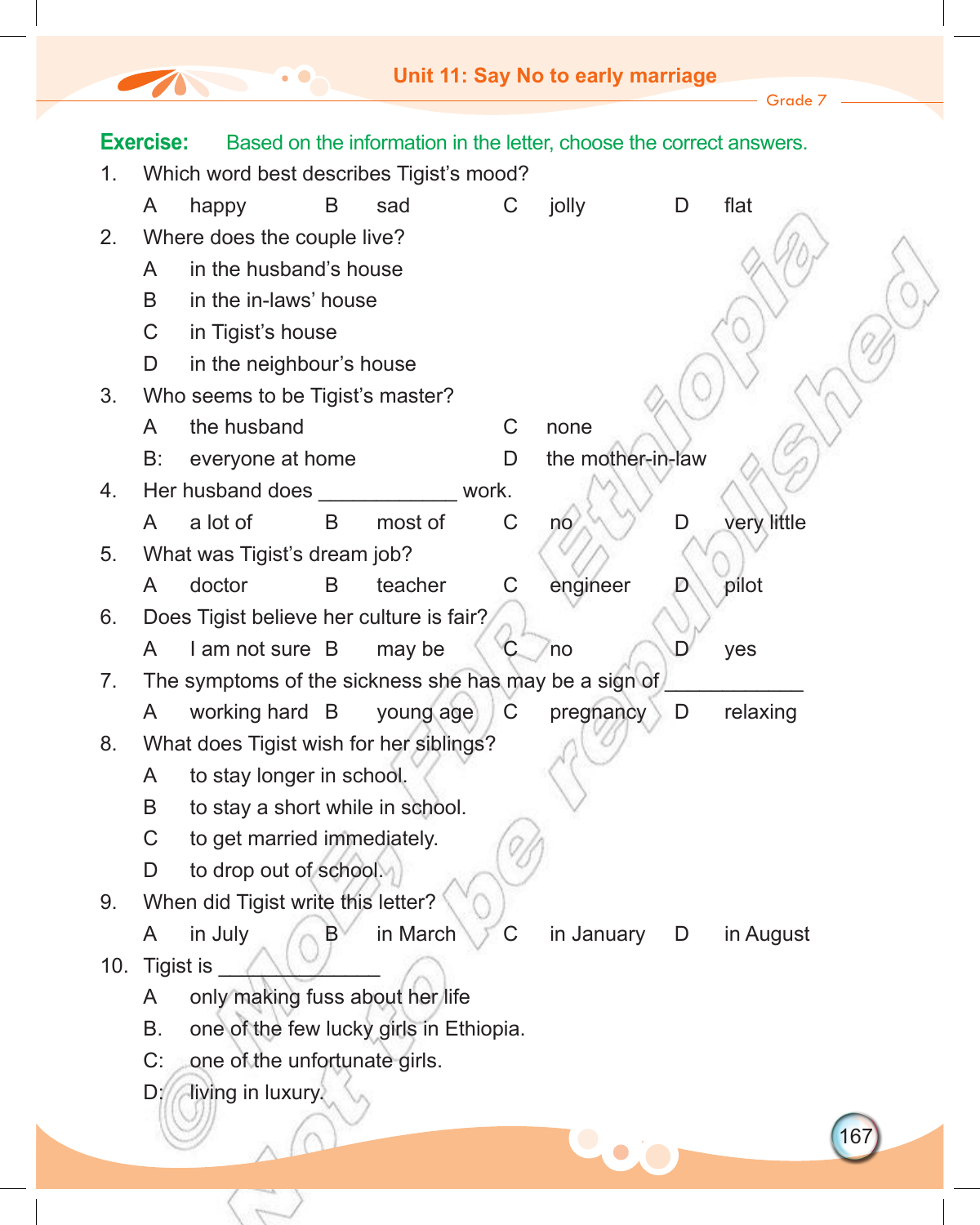Grade 7

# **Lesson eleven**

#### **Activity**

Design a poster that has messages condemning early marriages and how to stop them. Share your information with other groups. An example is shown below.

# 168 Say No to early marriages Children should stay in school. The girl child should stay in school. Early marriage leads to problems. Stay in school for a better life. Finish University to get a degree. Learn to be patient. **Exercise:** Choose the correct answer from the alternatives given. Sometimes, two answers are possible. 1. We were really surprised he arrived unexpectedly. (a) if (b) when  $\langle c \rangle$  as soon as 2. I'm really hungry. Let's go for dinner the film finishes. (a) before (b) as soon as (c) when 3. Wait you've had lunch. (a) until (b) after (c) when 4. I'm very busy, but I'll go shopping I have the time. (a) until (b) when  $(c)$  if 5. I'll have a shower  $\sqrt{2}$  go to bed. (a) before (b)  $\sqrt{a}$  after  $\sqrt{c}$  (c) while 6. Oh no! I forgot to feed the cat! I 'll do it we get home. (a) after  $($   $($   $)$  as soon as  $($  c) when 7. We'll go skiing this weekend  $\wedge$  it snows enough this week. (a) when  $(b)$  after (c) if 8. We're staying in a guest house our new house is built. (a) until (b) when (c) before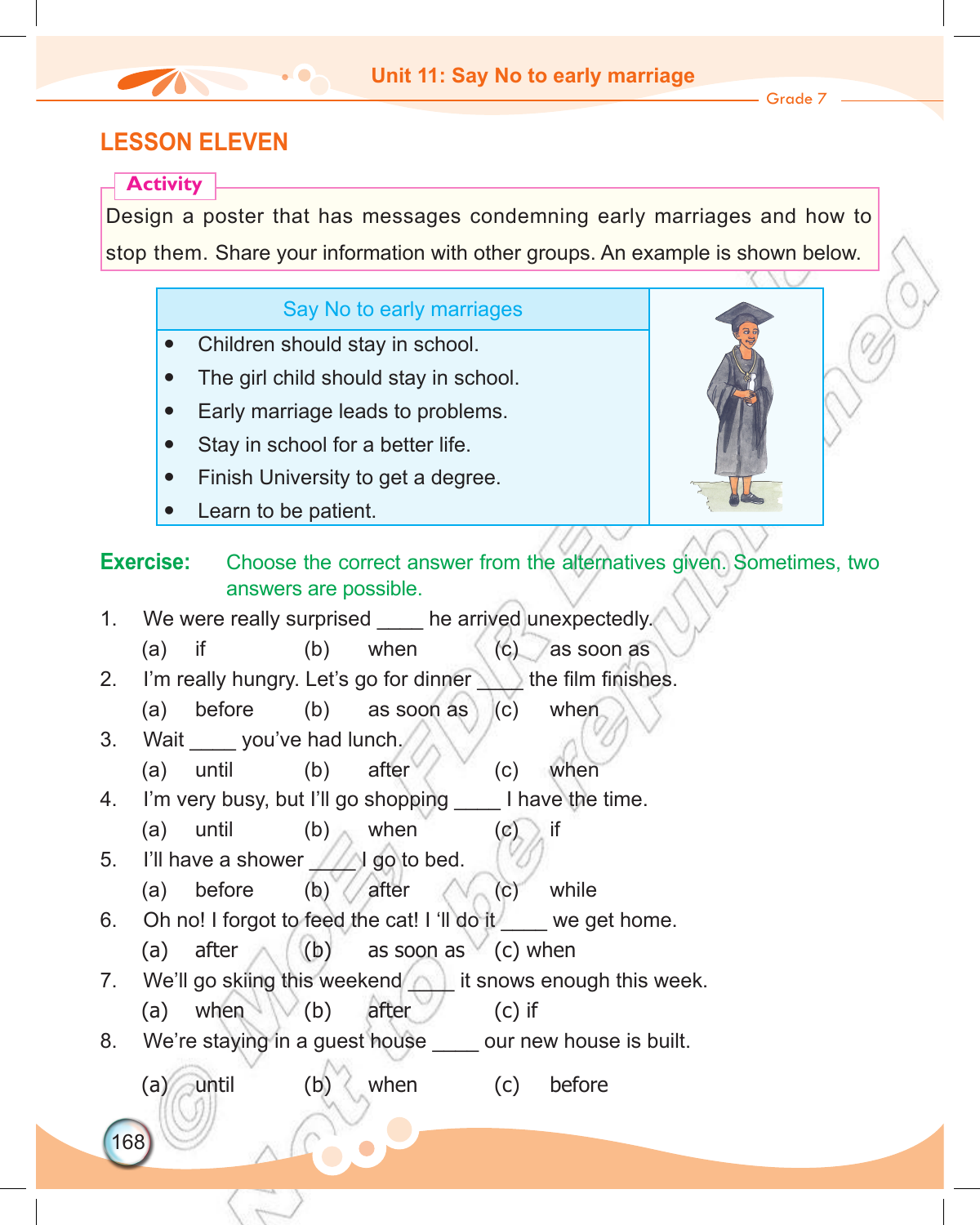$-$  Grade  $7$ .

169

# **Lesson twelve**

## **Writing sentences**

| <b>Exercise 1:</b> Complete the sentences using appropriate words from the list in the box. |  |
|---------------------------------------------------------------------------------------------|--|
|---------------------------------------------------------------------------------------------|--|

| equal    | dropping | torced | cases     | school    |
|----------|----------|--------|-----------|-----------|
| marriage | birth    | virgin | attending | practices |

- 1. **1.** Out of school can lead to missing good chances in life.
- 2. Girls and boys should remain in for a bright future.
- 3. After university the girl got a degree in medicine.
- 4. The young girls are sometimes to get married.
- 5. In most the parents of the boy find him the girl to marry.
- 6. To remain a **z** is of great value.
- 7. Young mothers often face problems at child
- 8. The ceremony lasted several days.
- 9. Bad cultural should be stopped.
- 10. Boys and girls should enjoy **All the benefits in school.**

#### **Exercise 2:** Use the words in brackets correctly to complete the sentences. Write the sentences in your exercise book.

- 1. If Soreti (stay) in school, she will have a bright future.
- 2. That girl has (go) to school to sit for her examinations.
- 3. Sofia (get) problems during child birth, she may never have babies again.
- 4. Woizero Azeb (teach) us the value of education everyday.
- 5. If Shumi (leave) school now, she will not be happy.
- 6. Aman always (say) girls education is important.
- 7. If he (marry) her now, they will have problems.
- 8. The bride (stay) at her in-laws' house for sometime after the wedding.